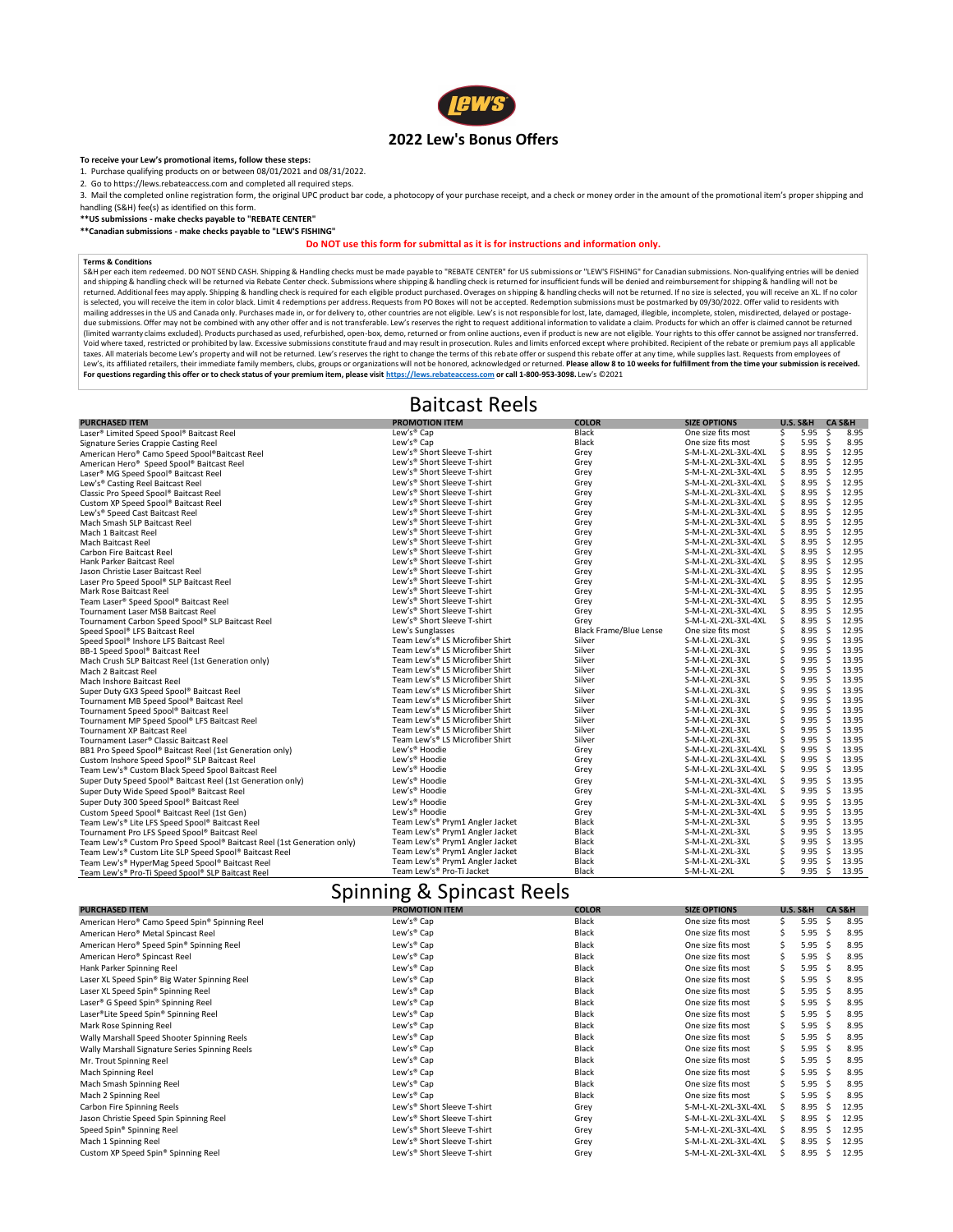| TP1 Inshore Speed Spin® Spinning Reel            | Lew's <sup>®</sup> Short Sleeve T-shirt | Grey                          | S-M-L-XL-2XL-3XL-4XL |                 | $8.95 \quad $12.95$ |
|--------------------------------------------------|-----------------------------------------|-------------------------------|----------------------|-----------------|---------------------|
| Blair Wiggins Speed Spin® Spinning Reel          | Lew's Sunglasses                        | Black Frame/Blue Lense        | One size fits most   | $8.95 \quad$ \$ | 12.95               |
| Custom Inshore Speed Spin® Spinning Reel         | Lew's Sunglasses                        | <b>Black Frame/Blue Lense</b> | One size fits most   | $8.95 \quad$ \$ | 12.95               |
| Custom Speed Spin® Spinning Reel                 | Lew's Sunglasses                        | <b>Black Frame/Blue Lense</b> | One size fits most   | $8.95 \quad$ \$ | 12.95               |
| Mach Crush Spinning Reel (1st Generation only)   | Lew's Sunglasses                        | <b>Black Frame/Blue Lense</b> | One size fits most   | $8.95 \quad $5$ | 12.95               |
| Team Lew's® Custom Pro Speed Spin® Spinning Reel | Lew's Sunglasses                        | <b>Black Frame/Blue Lense</b> | One size fits most   | $8.95 \quad$ \$ | 12.95               |
| Tournament Speed Spin® Spinning Reels            | Team Lew's® LS Microfiber Shirt         | Silver                        | S-M-L-XL-2XL-3XL     | 9.95            | 13.95               |
| Tournament XP Speed Spin® Spinning Reel          | Team Lew's® LS Microfiber Shirt         | Silver                        | S-M-L-XL-2XL-3XL     | $9.95 \quad $$  | 13.95               |

| <b>PURCHASED ITEM</b>                                   | <b>PROMOTION ITEM</b>                   | <b>COLOR OPTIONS</b> | <b>SIZE OPTIONS</b>  |     | <b>U.S. S&amp;H</b> | CA S&H       |       |
|---------------------------------------------------------|-----------------------------------------|----------------------|----------------------|-----|---------------------|--------------|-------|
| <b>Hank Parker Rods</b>                                 | Lew's <sup>®</sup> Cap                  | <b>Black</b>         | One size fits most   | S   | 5.95                | Ŝ            | 8.95  |
| Laser <sup>®</sup> SG1 Speed Stick <sup>®</sup> IM6 Rod | Lew's <sup>®</sup> Cap                  | <b>Black</b>         | One size fits most   | S   | 5.95                |              | 8.95  |
| Wally Marshall Pro Series Rods                          | Lew's <sup>®</sup> Cap                  | <b>Black</b>         | One size fits most   | \$. | 5.95                | -S           | 8.95  |
| Wally Marshall Signature Rods IM6                       | Lew's <sup>®</sup> Cap                  | <b>Black</b>         | One size fits most   | S   | 5.95                | -S           | 8.95  |
| Wally Marshall Signature Troll Tech Rods                | Lew's <sup>®</sup> Cap                  | <b>Black</b>         | One size fits most   |     | 5.95                | -S           | 8.95  |
| Wally Marshall Speed Shooter Rods                       | Lew's <sup>®</sup> Cap                  | <b>Black</b>         | One size fits most   |     | 5.95                | S            | 8.95  |
| Wally Marshall Speed Stick® IM8 EVA Rods                | Lew's <sup>®</sup> Cap                  | <b>Black</b>         | One size fits most   |     | 5.95                | \$.          | 8.95  |
| American Hero® Inshore Speed Stick® IM6 Rod             | Lew's® Short Sleeve T-shirt             | Grey                 | S-M-L-XL-2XL-3XL-4XL |     | 8.95                | S            | 12.95 |
| American Hero® Speed Stick® IM6 Rod                     | Lew's® Short Sleeve T-shirt             | Grey                 | S-M-L-XL-2XL-3XL-4XL |     | 8.95                | S            | 12.95 |
| Carbon Fire Speed Sticks Rods                           | Lew's® Short Sleeve T-shirt             | Grey                 | S-M-L-XL-2XL-3XL-4XL |     | 8.95                | S            | 12.95 |
| David Fritts Perfect Crankbait Speed Stick® HM42 Rod    | Lew's® Short Sleeve T-shirt             | Grey                 | S-M-L-XL-2XL-3XL-4XL |     | 8.95                | S            | 12.95 |
| Mach Inshore IM6 Rod                                    | Lew's® Short Sleeve T-shirt             | Grey                 | S-M-L-XL-2XL-3XL-4XL |     | 8.95                | S            | 12.95 |
| Mach Rod                                                | Lew's <sup>®</sup> Short Sleeve T-shirt | Grey                 | S-M-L-XL-2XL-3XL-4XL | -S  | 8.95                | <sub>S</sub> | 12.95 |
| Mach 2 Rod                                              | Lew's <sup>®</sup> Short Sleeve T-shirt | Grey                 | S-M-L-XL-2XL-3XL-4XL |     | 8.95                | S            | 12.95 |
| Marsh Master IM6 Rod                                    | Lew's® Short Sleeve T-shirt             | Grey                 | S-M-L-XL-2XL-3XL-4XL |     | 8.95                | <sub>S</sub> | 12.95 |
| Super Speed Rod                                         | Lew's® Short Sleeve T-shirt             | Grey                 | S-M-L-XL-2XL-3XL-4XL | -S  | 8.95                | S            | 12.95 |
| Tournament Performance TP1 Inshore Speed Stick® IM8 Rod | Lew's® Short Sleeve T-shirt             | Grey                 | S-M-L-XL-2XL-3XL-4XL |     | 8.95                | S            | 12.95 |
| Tournament Performance TP1 Speed Stick® IM8 Rod         | Lew's® Short Sleeve T-shirt             | Grey                 | S-M-L-XL-2XL-3XL-4XL | -S  | 8.95                | S            | 12.95 |
| Blair Wiggins HVC Graphite Speed Stick® Rod             | Lew's <sup>®</sup> Short Sleeve T-shirt | Grey                 | S-M-L-XL-2XL-3XL-4XL |     | 8.95                | -S           | 12.95 |
| Speed Stick® Rod                                        | Lew's® Short Sleeve T-shirt             | Grey                 | S-M-L-XL-2XL-3XL-4XL | -S  | 8.95                | S            | 12.95 |
| TP1 Speed Stick <sup>®</sup> Rod                        | Lew's <sup>®</sup> Short Sleeve T-shirt | Grey                 | S-M-L-XL-2XL-3XL-4XL |     | 8.95                | S            | 12.95 |
| Inshore Speed Stick® Rod                                | Team Lew's® LS Microfiber Shirt         | Silver               | S-M-L-XL-2XL-3XL     |     | 9.95                | S            | 13.95 |
| Custom Speed Stick® HM60 Rod                            | Team Lew's® LS Microfiber Shirt         | Silver               | S-M-L-XL-2XL-3XL     | S   | 9.95                | \$.          | 13.95 |
| <b>Blair Wiggins Inshore Casting Rods</b>               | Team Lew's® LS Microfiber Shirt         | Silver               | S-M-L-XL-2XL-3XL     |     | 9.95                | \$.          | 13.95 |
| <b>Blair Wiggins Inshore Spinning Rods</b>              | Team Lew's® LS Microfiber Shirt         | Silver               | S-M-L-XL-2XL-3XL     | \$  | 9.95                | \$.          | 13.95 |
| <b>Blair Wiggins Offshore Rods</b>                      | Team Lew's® LS Microfiber Shirt         | Silver               | S-M-L-XL-2XL-3XL     |     | 9.95                | -S           | 13.95 |
| Blair Wiggins Stand Up Jigging Rods                     | Team Lew's® LS Microfiber Shirt         | Silver               | S-M-L-XL-2XL-3XL     |     | 9.95                | \$.          | 13.95 |
| Tournament Performance TP1 Black Speed Stick® Rod       | Team Lew's® LS Microfiber Shirt         | Silver               | S-M-L-XL-2XL-3XL     |     | 9.95                | S            | 13.95 |
| Custom Lite Speed Stick® HM85 Rod                       | Lew's® Hoodie                           | Grey                 | S-M-L-XL-2XL-3XL-4XL |     | 9.95                | - \$         | 13.95 |
| Custom Plus Inshore Speed Stick® HM60 Winn Grips Rod    | Lew's <sup>®</sup> Hoodie               | Grey                 | S-M-L-XL-2XL-3XL-4XL |     | 9.95                | S            | 13.95 |
| Custom Plus Speed Stick® HM60 Winn Grips Rod            | Lew's <sup>®</sup> Hoodie               | Grey                 | S-M-L-XL-2XL-3XL-4XL |     | 9.95                |              | 13.95 |
| Super Duty® Custom Speed Stick® HM60 Rod                | Lew's <sup>®</sup> Hoodie               | Grey                 | S-M-L-XL-2XL-3XL-4XL |     | 9.95                | <sub>S</sub> | 13.95 |
| Custom Plus Super Duty® Super Grip Speed Stick® Rod     | Lew's <sup>®</sup> Hoodie               | Grey                 | S-M-L-XL-2XL-3XL-4XL |     | 9.95                |              | 13.95 |
| Team Lew's® Custom Pro Speed Stick® Rod                 | Lew's <sup>®</sup> Hoodie               | Grey                 | S-M-L-XL-2XL-3XL-4XL |     | 9.95                |              | 13.95 |
| Team Lew's® Custom Pro Speed Stick® Ledge Series Rod    | Lew's <sup>®</sup> Hoodie               | Grey                 | S-M-L-XL-2XL-3XL-4XL |     | 9.95                |              | 13.95 |
| Team Lew's® Pro-Ti Speed Stick® Rod                     | Team Lew's® Pro-Ti Jacket               | <b>Black</b>         | S-M-L-XL-2XL         |     | 9.95                | $\mathsf{S}$ | 13.95 |

| <b>PURCHASED ITEM</b>               | OTION ITEM<br><b>PRO</b> | <b>OLOR OPTIONS</b> | <b>SIZE OPTIONS</b> | <b>U.S. S&amp;H</b> | <b>CA S&amp;H</b> |
|-------------------------------------|--------------------------|---------------------|---------------------|---------------------|-------------------|
| American Hero® Metal Spincast Combo | $Lew's^{\omega}$<br>Cap  | <b>Black</b>        | One size fits most  | 5 95<br><u></u>     | 8.95              |

| American Hero <sup>®</sup> WE GO Spincast Combo                       | Lew's <sup>®</sup> Cap      | <b>Black</b> | One size fits most   | 5.95       | 8.95<br>S   |
|-----------------------------------------------------------------------|-----------------------------|--------------|----------------------|------------|-------------|
| American Hero <sup>®</sup> Metal Camo Spincast Combo                  | Lew's <sup>®</sup> Cap      | <b>Black</b> | One size fits most   | 5.95<br>-S | 8.95        |
| American Hero <sup>®</sup> Camo Spinning Combo                        | Lew's <sup>®</sup> Cap      | <b>Black</b> | One size fits most   | 5.95<br>-S | 8.95        |
| American Hero <sup>®</sup> Spinning Combo                             | Lew's <sup>®</sup> Cap      | <b>Black</b> | One size fits most   | 5.95<br>-S | 8.95        |
| American Hero® WE GO® 2 Speed Spin® Spinning Combo                    | Lew's <sup>®</sup> Cap      | <b>Black</b> | One size fits most   | 5.95       | 8.95        |
| Hank Parker Spinning Combos                                           | Lew's <sup>®</sup> Cap      | <b>Black</b> | One size fits most   | 5.95       | 8.95        |
| Laser TXS Speed Spool Baitcast Combo                                  | Lew's <sup>®</sup> Cap      | <b>Black</b> | One size fits most   | 5.95<br>-S | 8.95        |
| Laser TXS Speed Spin® Spinning Combo                                  | Lew's <sup>®</sup> Cap      | <b>Black</b> | One size fits most   | 5.95       | 8.95        |
| Laser <sup>®</sup> Lite Speed Spin® Spinning Combo                    | Lew's <sup>®</sup> Cap      | <b>Black</b> | One size fits most   | 5.95       | 8.95        |
| Laser <sup>®</sup> RZ Carbon Speed Spool Graphite Baitcast Combo      | Lew's <sup>®</sup> Cap      | <b>Black</b> | One size fits most   | 5.95       | 8.95        |
| Laser <sup>®</sup> XL Speed Spin <sup>®</sup> Bigwater Spinning Combo | Lew's <sup>®</sup> Cap      | <b>Black</b> | One size fits most   | 5.95<br>-S | 8.95        |
| Laser <sup>®</sup> XL Speed Spin <sup>®</sup> IM6 Spinning Combo      | Lew's <sup>®</sup> Cap      | <b>Black</b> | One size fits most   | 5.95       | 8.95        |
| Mark Rose Laser Speed Stick Baitcast Combo                            | Lew's <sup>®</sup> Cap      | <b>Black</b> | One size fits most   | 5.95       | 8.95        |
| Mark Rose Signature Spinning Combo                                    | Lew's <sup>®</sup> Cap      | <b>Black</b> | One size fits most   | 5.95       | 8.95        |
| Valor Speed Spinning Combo                                            | Lew's <sup>®</sup> Cap      | <b>Black</b> | One size fits most   | 5.95<br>-S | 8.95        |
| HyperSonic Speed Spin® Spinning Combo                                 | Lew's <sup>®</sup> Cap      | <b>Black</b> | One size fits most   | 5.95       | 8.95        |
| Xfinity Speed Spin® Spinning Combo                                    | Lew's <sup>®</sup> Cap      | <b>Black</b> | One size fits most   | 5.95       | 8.95        |
| American Hero® Camo Speed Spool® Baitcast Combo                       | Lew's® Short Sleeve T-shirt | Grey         | S-M-L-XL-2XL-3XL-4XL | 8.95       | 12.95       |
| American Hero <sup>®</sup> Camo Speed Spin® Spinning Combo            | Lew's® Short Sleeve T-shirt | Grey         | S-M-L-XL-2XL-3XL-4XL | 8.95       | 12.95<br>-S |
| American Hero® Speed Spool® Baitcast Combo                            | Lew's® Short Sleeve T-shirt | Grey         | S-M-L-XL-2XL-3XL-4XL | 8.95       | 12.95       |
| American Hero® Speed Spin® Spinning Combo                             | Lew's® Short Sleeve T-shirt | Grey         | S-M-L-XL-2XL-3XL-4XL | 8.95       | 12.95<br>-S |
| American Hero® Speed Spool® Baitcast Combo                            | Lew's® Short Sleeve T-shirt | Grey         | S-M-L-XL-2XL-3XL-4XL | 8.95       | 12.95<br>-S |
| Speed Spin® Spinning Combo                                            | Lew's® Short Sleeve T-shirt | Grey         | S-M-L-XL-2XL-3XL-4XL | 8.95       | 12.95<br>-S |
| Wally Marshall Speed Shooter Spin Combo                               | Lew's® Short Sleeve T-shirt | Grey         | S-M-L-XL-2XL-3XL-4XL | 8.95       | 12.95<br>-S |
| Laser SS Speed Spin® Spinning Combo                                   | Lew's® Short Sleeve T-shirt | Grey         | S-M-L-XL-2XL-3XL-4XL | 8.95       | 12.95       |
| <b>Blair Wiggins Spinning Combos</b>                                  | Lew's® Short Sleeve T-shirt | Grey         | S-M-L-XL-2XL-3XL-4XL | 8.95       | 12.95<br>-S |
| Carbon BLUE Speed Stick Baitcast Combo                                | Lew's® Short Sleeve T-shirt | Grey         | S-M-L-XL-2XL-3XL-4XL | 8.95       | 12.95       |
| <b>Carbon BLUE Spinning Combo</b>                                     | Lew's® Short Sleeve T-shirt | Grey         | S-M-L-XL-2XL-3XL-4XL | 8.95       | 12.95<br>-S |
| Speed Cast Mini Combo                                                 | Lew's® Short Sleeve T-shirt | Grey         | S-M-L-XL-2XL-3XL-4XL | 8.95       | 12.95<br>-S |
| Speed Cast Underspin Combo                                            | Lew's® Short Sleeve T-shirt | Grey         | S-M-L-XL-2XL-3XL-4XL | 8.95       | 12.95<br>\$ |
| Speed Cast Combo                                                      | Lew's® Short Sleeve T-shirt | Grey         | S-M-L-XL-2XL-3XL-4XL | 8.95       | -S<br>12.95 |
| David Fritts Crank Back Speed Spool Baitcast Combo                    | Lew's® Short Sleeve T-shirt | Grey         | S-M-L-XL-2XL-3XL-4XL | 8.95       | 12.95<br>S  |
| Laser Pro Speed Stick Baitcast Combo                                  | Lew's® Short Sleeve T-shirt | Grey         | S-M-L-XL-2XL-3XL-4XL | 8.95       | 12.95       |
| Laser RZ Carbon Speed Spin® Spinning Combos                           | Lew's® Short Sleeve T-shirt | Grey         | S-M-L-XL-2XL-3XL-4XL | 8.95       | 12.95       |
| Laser Speed Spin® Spinning Combo                                      | Lew's® Short Sleeve T-shirt | Grey         | S-M-L-XL-2XL-3XL-4XL | 8.95       | 12.95<br>-S |
| Laser® LSG Speed Spin® Spinning Combo                                 | Lew's® Short Sleeve T-shirt | Grey         | S-M-L-XL-2XL-3XL-4XL | 8.95       | 12.95       |
| Laser <sup>®</sup> MG Speed Spool <sup>®</sup> Baitcast Combo         | Lew's® Short Sleeve T-shirt | Grey         | S-M-L-XL-2XL-3XL-4XL | 8.95       | 12.95       |
| Mach 1 Spinning Combo                                                 | Lew's® Short Sleeve T-shirt | Grey         | S-M-L-XL-2XL-3XL-4XL | 8.95       | 12.95       |
| <b>Mach Spinning Combo</b>                                            | Lew's® Short Sleeve T-shirt | Grey         | S-M-L-XL-2XL-3XL-4XL | 8.95       | 12.95<br>-S |
| Mach Smash Spinning Combo                                             | Lew's® Short Sleeve T-shirt | Grey         | S-M-L-XL-2XL-3XL-4XL | 8.95       | 12.95<br>-S |

# Rods

## Combos